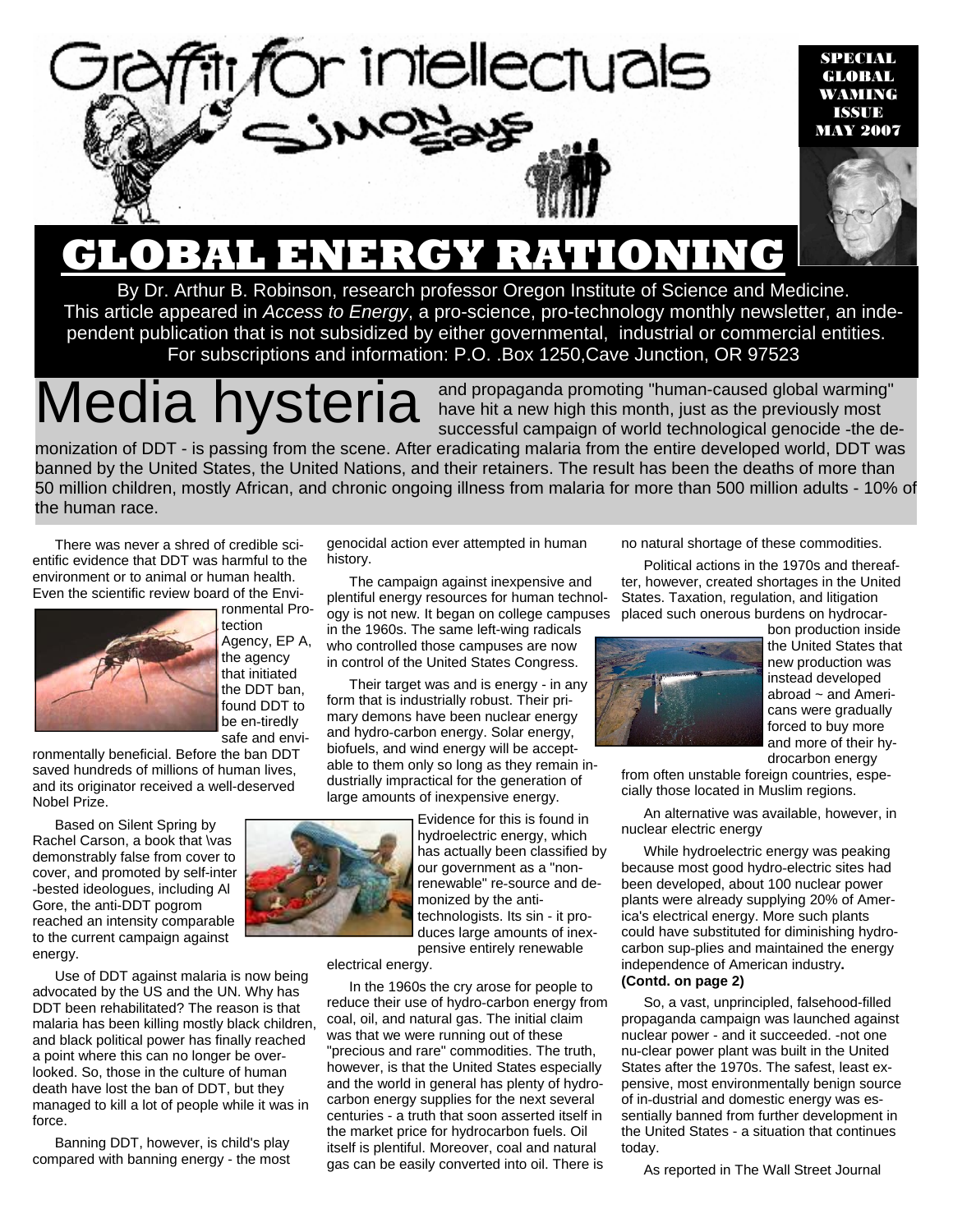OnLine, February 24, 2007, an estimated 251 nuclear power plants are in various stages of planning and construction throughout the world, but there is not a single such plant under construction in the United States.

Without nuclear energy and without development of sufficient domestic hydrocarbons, Americans powered their country with imported hydrocarbon fuels. These, it turned out, were not in short supply as had been claimed.

Therefore, the anti-technologists tried another lie. Noticing that global temperatures were in a mild downtrend, they screeched that "global cooling" would soon engulf the planet. This, they claimed, was being caused by the burning of hydrocarbon fuels. If we did not stop using hydro-

carbons, they asserted, we would all soon freeze in the dark. The global cooling campaign met its end when tempera-tures began to rise naturally and when Carl Sagan predicted that, if Iraq burned the oil fields of Kuwait, the resulting global winter would· cause worldwide devastation. Iraq did

set fire to the Kuwait oil fields - and no global cooling took place.

So, now that temperatures were rising, the ever-resourceful anti-technologists tried a third time. Now they claimed that "hubman-caused global warming" is the threat again only to be stopped by rationing the human use of hydrocarbon energy. Global taxation, global energy rationing, global technology reduction, and human genocide are their goals and, given their record of success so far, these merchants of fear and death may be very close to succeeding.

Their weakness is in science. Their claims of warming due to human production of carbon dioxide are entirely without scientific merit. So, they refuse to debate the science, falsely claiming that a consensus of scientists - which does not exist - agrees with them.

# **CONSENSUS**

## **SCIENCE**

Science consists of making experimental observations of the physical world and organizing these observations in rational ways. In combination with the discipline of mathematics and a systematic that subjects hypotheses to rigorous experimental tests, scientists have obtained sufficient information about the physical world to make possible the wonderful technology

that we enjoy today.

Science is essentially a search for natural truth – to whatever extent that the human brain is capable of discerning that truth. Often scientists prove to be wrong. They develop hypotheses that are consistent with the known experimental facts only to find additional facts that invalidate their hypotheses. This is a continuing process that is so pervasive that most truly outstanding scientists exhibit substantial humility toward their work.

Perhaps the most eloquent expression of this humility was by Isaac Newton, indisputably the greatest physical scientist who has ever lived, who said near the end of his life, "I do not know what I may appear to the world; but to myself I seem to have been only like a boy playing on the sea-



shore, and diverting myself in now and then finding a smoother pebble or a prettier shell than ordinary, while the great ocean of truth lay all undiscovered before me."

Albert Einstein wrote,

"In order to put his system into mathematical form at all, Newton had to devise the concept of differential quotients and propound the laws of motion in the form of total differential equations - perhaps the greatest advance in thought that a single individual was ever privileged to make."

Notice the profound humility in both statements. Yet these two unequaled physicists never departed from the principle that their hypotheses and theories must be verified and constantly tested by all of the experimental information available. They studied the truth, not the opinions of other

people.

Benjamin Franklin discovered the electron and gave us the + and - signs on our batteries, but the overwhelming consensus of scientists during the

following 100 years was that Franklin was v\Tong about the existence of the electron.

All scientists are guided by the principle that their hypotheses must be verified and tested by observations of the physical world. If they are not so guided, they are not scientists. Scientific truth is not determined by opinion polls or "consensus" decision making.

The proponents of human-caused global warming are without humility and without interest in experimental information. They predict the weather 100 years in the future with unverified computer models and then state with absolute certainty that they must turn off half of humanity's energy supplies and heavily tax the remainder. This is neither science nor environmentalism. It is fraud.

### **THE GLOBAL WARMING CONSENSUS**

The global warmers are not interested in humility or experimental verification. Consider the hypothesis of "human-caused global warming" and the concomitant hypothesis that warming of the earth will soon result in vast environmental damage - the two hypotheses now being promoted under the banner of an alleged "scientific consensus" and a need for worldwide energy taxation and rationing.

First, there is not a single experimental observation - not even one - that verifies either of these hypotheses. The first hypothesis is supported solely by computer extrapolations of future earth temperatures, using mathematical models with so many adjustable parameters that they can be made to predict virtually any conclusion. At best, this is a computer-modeled hypothesis that has never been validated by any experimental test whatever. The second hypothesis does not even have a computer model that suggests it, and, like the first, has not been verified by any experimental test.

Carbon dioxide is actually a very weak greenhouse gas. Water vapor is much stronger. The computer models predict that a very small amount of warming from carbon dioxide will set off a cycle of increased water evaporation from the oceans, thus causing a catastrophic temperature rise. We know, however, by experiment that this is not correct. The historical temperature record as shown in Figure 2 below reveals many periods when temperatures were much higher than can be achieved by carbon dioxide warming. Yet, no watermediated or other cycle of extreme warming took place.

Contrary to the endless claims by Al Gore and his retainers, there is not and has never been any consensus among scientists in favor of either of these hypotheses. Some years ago, my colleagues and I circulated a petition among American scientists. In less than a month, with very limited resources, we obtained the signatures of 18,000 Americans with university degrees in physical science to a petition which states:

*"We urge the United States government to reject the global warming agreement that was written in Kyoto, Japan in December, 1997, and any other similar proposals. The proposed limits on greenhouse gases (Continued on page 3)* 

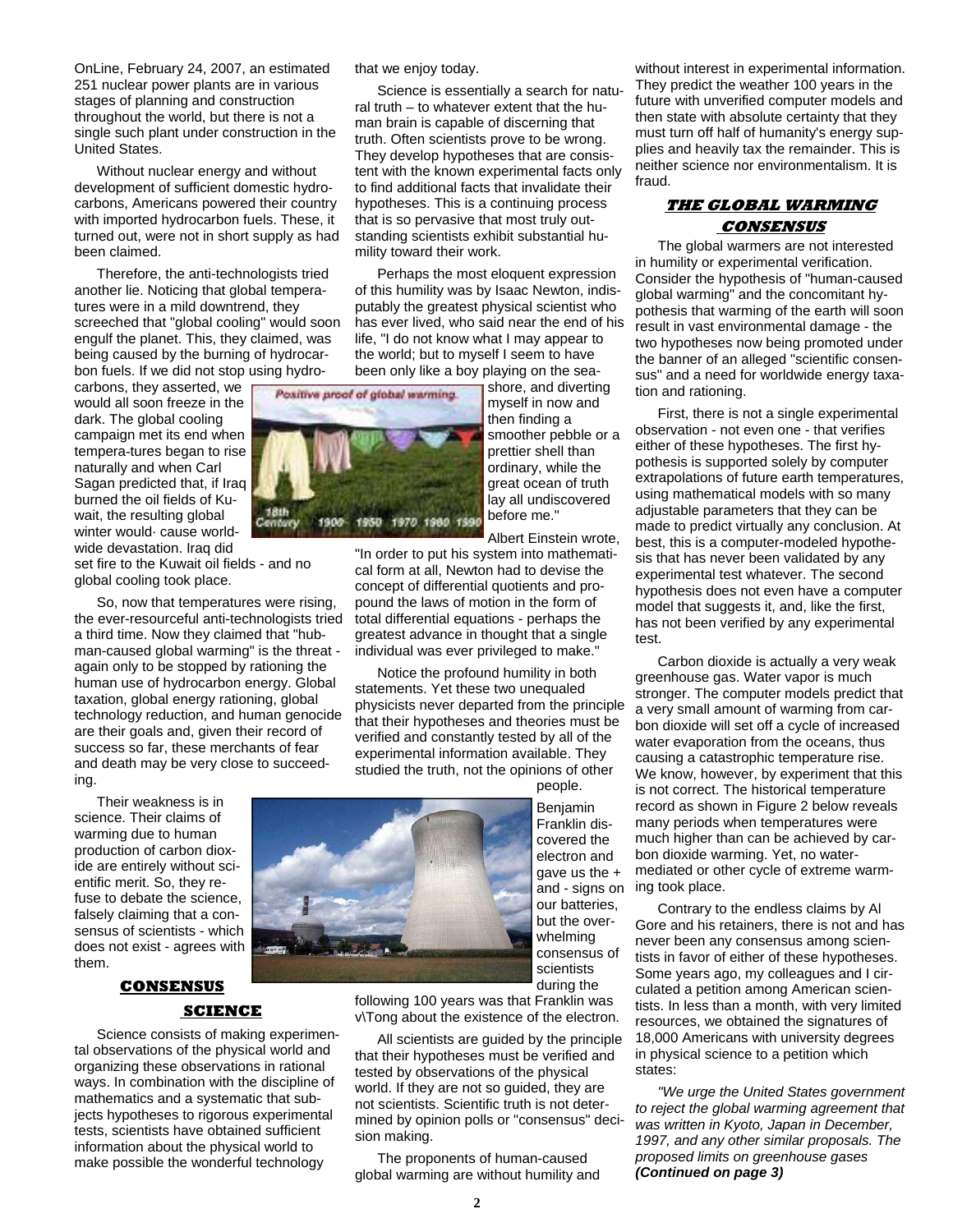#### *("WINNING" from page 2)*

*would harm the environment, hinder the advance of science and technology, and damage the health and welfare of mankind.* 



*'There is no convincing scientific evidence that human release of carbon dioxide, methane, or other greenhouse gasses*  is *causing or will, in the foreseeable future, cause catastrophic heating of the Earth's atmosphere and disruption of the Earths climate. Moreover, there is substantial scientific evidence that increases in atmospheric carbon dioxide produce many beneficial effects upon the natural plant and animal environments of the Earth."* 

The fact that more than 18,000 Americans with university degrees in physical science - including many very eminent men - signed this statement does not prove that the statement is scientifically correct. Scientific truth is not determined by polling. It does prove, however, that there is not a

consensus of scientists - with only a handful of skeptics - in the United States who believe the opposite. The human-caused global warming industry with its billions of dollars in annual operating funds has never been able to assemble a group of scientists even one-tenth as large as this to sign a statement in support of its position. This indicates that, if a consensus exists at all, it is on the side of this petition.

Even now, when we are not soliciting signatures, we have a continual modest stream of scientists asking to sign this petition. The claim that virtually all scientists agree that humans are warming the earth and thereby severely damaging the environ-

ment is entirely bogus. It is a myth generated by a wellfunded group of selfinterested elitists for the purpose of avoiding discussion of the science opposed to their schemes for gaining additional political power.

What have the humancaused global warmers said in response to this petition and the definitive review article, "Atmospheric Effects

of Increased Atmospheric Carbon Dioxide" by A.B. Robinson, S. L. Baliunas, W. Soon, and Z. W. Robinson, that was distributed with it.

They have claimed that we were paid by the oil industry to dummy up a false petition; that the signatories to the petition are bogus; that the petition has long ago been

discredited; that the signatures are unvalidated; that our laboratory has insufficient computers; that we are a "campaigning organization"; that the review article was never peer reviewed; that we falsely pretend to be endorsed by the National Academy of Sciences; and that the first author of the review article is a Christian - the ultimate smear in the company they keep. Isaac Newton was also a Christian. All of these claims except for the last are definitively and demonstrably false, although many NAS members did sign the petition. See **www.oism.org/pproject** for a copy of the review article and the names of the petition signers.



What have the humancaused global warmers not done in response? They have never replied to any of the scientific data in the review article upon which the petition

is based, and they have never circulated a petition of their own in opposition to this one.

 The claimed scientific consensus of the human-caused global warming industry does not exist. This claim is an outright lie. Ω

# **PETITION — continued from page 4**

I estimate that, even with volunteers doing the work, this project would cost at least \$1 million and possibly as much as \$2 million. While little in comparison with the cost of an energy-rationed future, this is still far beyond the means and resources of *Access to Energy.* 

This project would need to have one or several large initial contributors who provide the greater part of the funds and thereby assure smaller donors that the project can be completed.

Some years ago, I was talking with an outstanding Caltech engineer and physicist whom I have known for almost 50 years, but had not seen for a long time. In sharing experiences with him, I mentioned that I had inherited *Access to Energy* from Petr Beckmann, who had started the newsletter to defend nuclear power from the many lies directed against it. I said that Petr had been a very effective voice against the enemies of nuclear power. Said he, "He could not have been very effective. Nuclear power lost!"

Petr's legacy of leadership and work for nuclear power is still having a very significant effect in a battle that is not yet won.

I suggest that each reader of *Access to Energy* think about the un-thinkable effects of a loss to the human-caused global warmers and about the question of funding the resources to beat them through a clear and unequivocal demonstration to the American people that science and scientists are not on their side.

Then write to at least one affluent individual who might be willing and able to help. If you cannot think of such an individual, write to Lee R. Raymond, American Enterprise Institute, 1150 Seventeenth Street, N.W., Washington, DC 20036. Lee Raymond is retired Chairman and CEO of Exxon Mobile Corporation.

We do not know Mr. Raymond and have never communicated with him or Exxon. However, from many news reports, we conclude that he was a most principled voice against the global energy rationing enviros while he was at Exxon. It is men of this sort who have access to the economic power to stop the enviros. Some of that power should be utilized to expand the Petition Project.

If the necessary capital can be found, we and our colleagues would happily do our part in updating the review article and executing the petition campaign on an entirely unpaid, volunteer basis.

We are making good progress with the biomedical research that readers of *Access to Energy* and other donors have made possible by their generosity in funding our work. We could not solve this global warming' political problem by ourselves even if we sacrificed all of this work and the serious obligations that it entails.

Outside this window waves, however, an American flag. That flag represents many things. One of the things it demonstrates is that we are not alone. For more than two centuries, whenever America has been threatened by evil, her people have risen up and saved her. **A**